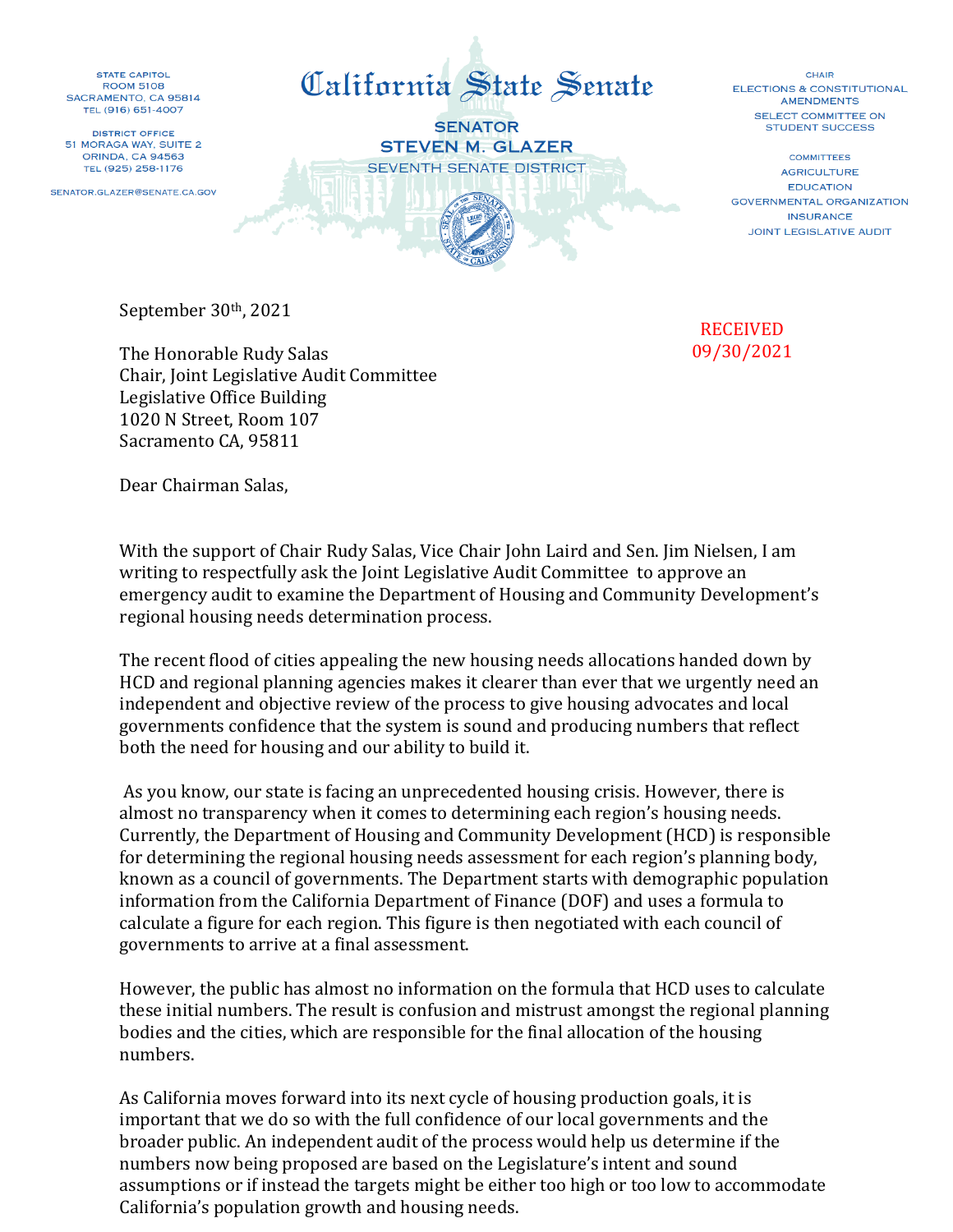As you know, the majority of California's housing policy is conducted at the local level in 5 year and 8-year cycles. Heading into the sixth cycle, cities across California saw their regional housing need allocations rise dramatically. For example, in Los Angeles County, the current draft allocation requires 813,000 new homes by 2029, almost five times more than the current goal of 180,000. However, this allocation sticker shock is not limited to California's largest cities. Marin County saw its allocation rise to 3,569 units, a nearly 1,900% increase from the 185 units the unincorporated area was assigned in the 5th cycle.

The two largest councils of governments, Association of Bay Area Governments (ABAG) and Southern California Association of Governments (SCAG), recently solicited appeals from cities and counties regarding the allocations. SCAG had 48 cities appeal their own allocation, as well as several cities appealing other cities' allocations. ABAG had 28 appeals from cities and counties within its jurisdiction, double the number of appeals filed during the 5th cycle. Further, cities have a variety of grounds for their appeals that suggest a review of the methodology used to calculate the initial determinations and allocations may be warranted. For example, cities highlight a lack of capacity for sewer and water services, as well as a failure to account for risks like high fire severity. Finally, the appeals underscore that while a city may zone for a certain number of units determined by HCD and allocated by a council of governments, it is not ultimately responsible for these units to come to fruition. That responsibility remains with developers, who report that the largest barriers to development remain high cost of land, materials, and labor.

These appeals highlight the confusion, frustration, and mistrust local governments have in implementing the state's housing goals. These appeals are already being reviewed by each council of government, however the appeal process does little to illuminate the assumptions underlying these latest goals. An audit is an opportunity to have an independent review of these ambitious numbers. If the audit finds that the goals do not comport with state law, it could lead to changes.

If, on the other hand, the audit finds that the numbers are justified, this would lend independent and unbiased support to the process and give all stakeholders more confidence that this cycle's regional housing needs determinations and allocations reflect accurate assumptions of population, availability of jobs, and necessity. It is even possible that the audit could find that the numbers now under consideration are too low, which could prompt HCD to issue a revision that would lead to the production of more housing in the years ahead.

Ultimately, an emergency audit by the California State Auditor will provide independently developed and verified information related to the Department of Finance, and the Department of Housing and Community Development's roles in calculating housing needs, regional governments' roles in allocating housing needs, and local jurisdictions' roles in accommodating housing needs to facilitate development.

Because emergency audits under Rule 17 of the Joint Legislative Audit Committee are limited to a cost of \$190,000, this request empowers the State Auditor to modify and decrease the scope of this audit to remain within this monetary limit. The audit's scope will include, but not be limited to, the following activities:

(1) Review and evaluate the laws, rules, and regulations significant to the audit objectives.